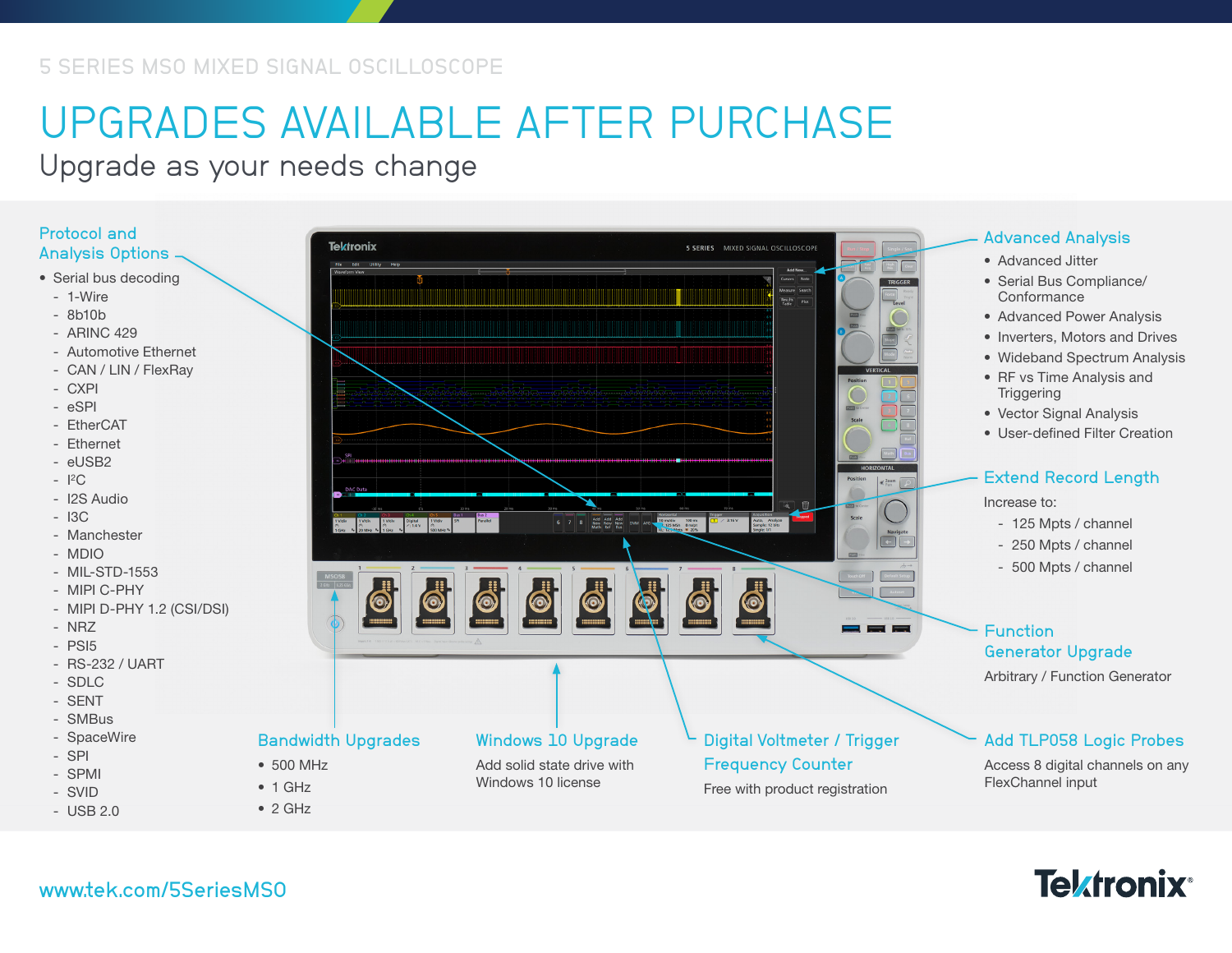### SAVE WITH APPLICATION BUNDLES

Eight Application Bundles deliver outstanding value. Available with 1-year or perpetual licenses.

#### Starter Bundle (5-STARTER-1Y or -PER) – Capabilities that most engineers will find valuable

- Serial trigger, decode, search and event table analysis on I2C, SPI, RS-232/422/485/UART buses
- Integrated Arbitrary/Function Generator with 13 predefined waveform types as well as arbitrary waveforms

#### Six Pro Bundles – Designed for specific applications and industries

- Choose one of the six bundles below to fit your application.
- Each includes the Starter Bundle (above).
- Each extends record length to 125 M/ch.

| <b>Serial Protocol Decoding</b><br>and Analysis<br>(5-PRO-SERIAL-1Y or -PER)                                                                                                                                                                                                                                                                                                | Power<br>$I5 - PRO-POWER-$<br>1Y or -PER)                                                                                                                                                             | Signal Integrity<br>[5-PRO-SIGNAL-1Y<br>or -PER)                                                                     | <b>Standards Compliance</b><br>(5-PRO-COMPL-1Y<br>or -PER)                                                     | Automotive<br>(5-PRO-AUTO-1Y or -PER)                                                                                                                                                                                                                                                                                                                                                                                                       | Aerospace<br>(5-PRO-MILGOV-1Y<br>or -PER)                                                                                                                                               |
|-----------------------------------------------------------------------------------------------------------------------------------------------------------------------------------------------------------------------------------------------------------------------------------------------------------------------------------------------------------------------------|-------------------------------------------------------------------------------------------------------------------------------------------------------------------------------------------------------|----------------------------------------------------------------------------------------------------------------------|----------------------------------------------------------------------------------------------------------------|---------------------------------------------------------------------------------------------------------------------------------------------------------------------------------------------------------------------------------------------------------------------------------------------------------------------------------------------------------------------------------------------------------------------------------------------|-----------------------------------------------------------------------------------------------------------------------------------------------------------------------------------------|
| $\bullet$ 1-Wire<br>$\bullet$ LIN<br>Manchester<br>• 8b10b<br>$\bullet$ MDIO<br>• Audio<br>• MIPI C-PHY<br>• CAN, CAN<br>• MIPI D-PHY<br>FD.<br>$\bullet$ NRZ<br>$\bullet$ CXPI<br>$\bullet$ eSPI<br>$\bullet$ SDLC<br>• EtherCAT<br>$\bullet$ SMBus<br>$\bullet$ SPMI<br>• Ethernet<br>$\bullet$ eUSB<br>$\bullet$ SVID<br>$\bullet$ USB 2.0<br>• FlexRay<br>$\bullet$ I3C | • Advanced<br>power analysis<br>• Digital power<br>management<br>analysis<br>• Inverter & motor<br>drive analysis<br>with DQ0 and<br>mechanical<br>measurements<br>• SPMI decoding<br>• SVID decoding | • Advanced jitter<br>analysis<br>• LVDS debug*<br>• Mask/limit testing<br>• PAM3 analysis*<br>• User-defined filters | • 10/100/100BASE-T<br>Ethernet with Multi-lane*<br>• 10BASE-T1L Industrial<br>Ethernet*<br>$\bullet$ USB 2.0** | • Advanced jitter analysis<br>• Automotive Ethernet PAM3<br>analysis*<br>• Automotive Ethernet signal<br>separation*<br>• Automotive Ethernet compliance*<br>• Inverter and motor drive analysis<br>with DQ0 and mechanical<br>measurements<br>• 100BASE-T1 decoding<br>• CAN, CAN FD decoding<br>• CXPI decoding<br>• FlexRay decoding<br>• I3C decoding<br>• LIN decoding<br>• NRZ decoding<br>$\bullet$ PSI5 decoding<br>• SENT decoding | • Advanced jitter<br>analysis<br>• Mask/limit testing<br>• ARINC 429<br>decoding<br>• Manchester<br>decoding<br>• MIL-STD-1553<br>decoding<br>• NRZ decoding<br>• SpaceWire<br>decoding |

### Ultimate Bundle (5-ULTIMATE-1Y or -PER) - The most capability and greatest savings

- Includes Starter bundle and all Pro bundles
- PLUS: Record length extended to 500 Mpts/channel, Spectrum View RF vs. time waveforms, extended Spectrum View capture bandwidth, and video triggers
- \* Requires solid state drive with Windows operating system (Option 5-WIN)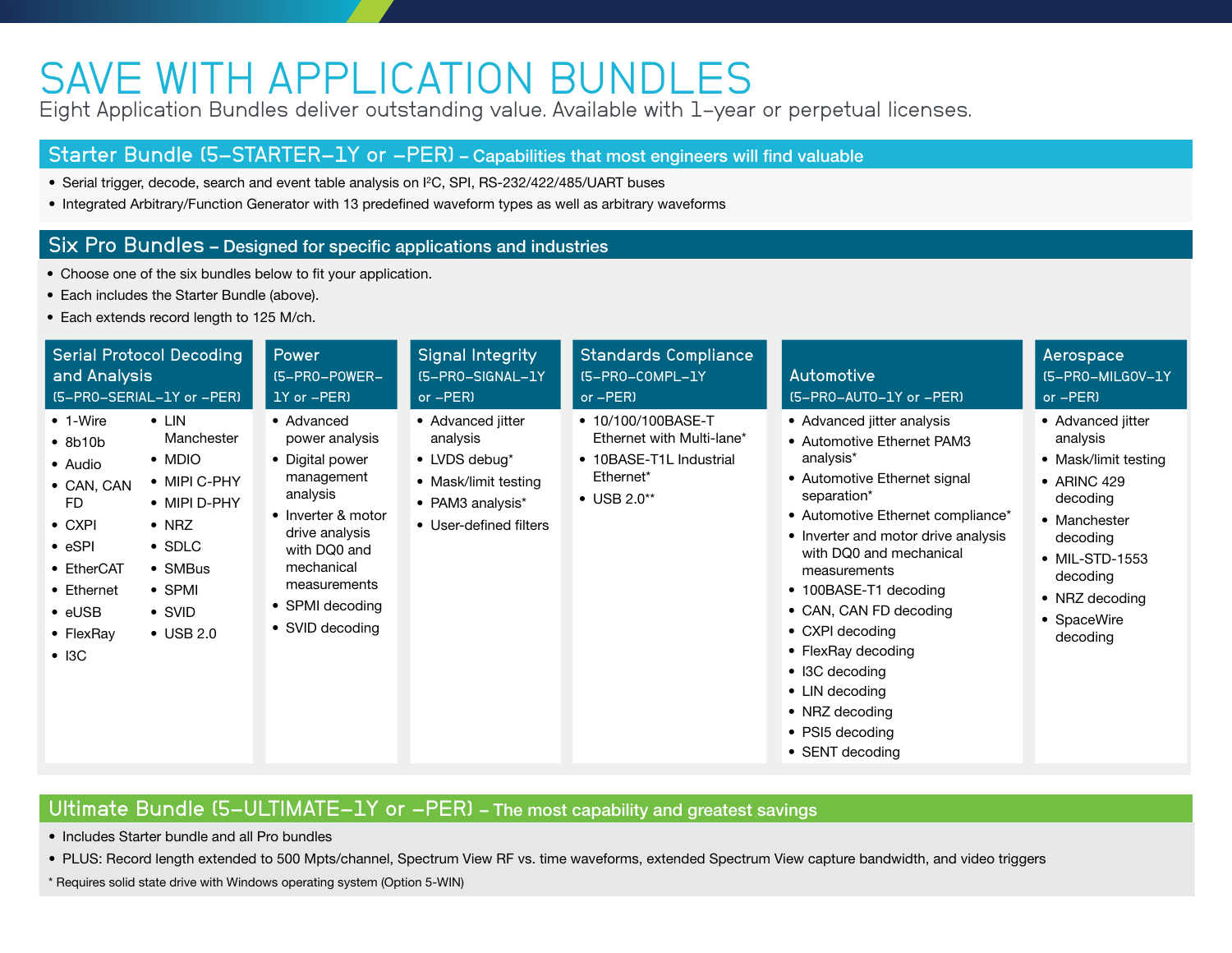# AVAILABLE UPGRADES - 5 SERIES MSO

Individual Options

| Feature                                                       | Upgrade            | <b>Description</b>                                                                                                                                                                            |  |
|---------------------------------------------------------------|--------------------|-----------------------------------------------------------------------------------------------------------------------------------------------------------------------------------------------|--|
| Upgrade Bandwidth<br>Please see datasheet for<br>option names | Upgrade to 500 MHz | Field upgradeable with software license. New front panel label with updated bandwidth.                                                                                                        |  |
|                                                               | Upgrade to 1 GHz   | Field upgradeable with software license. 1 GHz probe provided for each scope channel. New front panel label with updated bandwidth.                                                           |  |
|                                                               | Upgrade to 2 GHz   | Send scope to service for 2 GHz hardware update.<br>1 GHz probe provided for each scope channel if original scope bandwidth less than 1 GHz.<br>New front panel label with updated bandwidth. |  |

| <b>Feature</b>                                                                 | <b>Node-Locked License Upgrade</b> | <b>Description</b>                                                               |  |
|--------------------------------------------------------------------------------|------------------------------------|----------------------------------------------------------------------------------|--|
|                                                                                | SUP5-AFG                           | Add arbitrary function generator                                                 |  |
|                                                                                | <b>SUP5-RL-125M</b>                | Extend record length from 62.5 Mpts / channel to 125 Mpts / channel <sup>2</sup> |  |
| <b>Instrument Functions</b>                                                    | <b>SUP5-RL-250M</b>                | Extend record length from 62.5 Mpts / channel to 250 Mpts / channel <sup>2</sup> |  |
|                                                                                | SUP5-RL-500M                       | Extend record length from 62.5 Mpts / channel to 500 Mpts / channel <sup>2</sup> |  |
|                                                                                | SUP5-WIN                           | Add removable SSD with Windows 10 license installed                              |  |
|                                                                                | SUP5-SR8B10B                       | 8b10b serial decoding and analysis                                               |  |
|                                                                                | SUP5-SRAERO                        | Aerospace serial triggering and analysis (MIL-STD-1553, ARINC 429)               |  |
|                                                                                | SUP5-SRAUDIO                       | Audio serial triggering and analysis (I <sup>2</sup> S, LJ, RJ, TDM)             |  |
|                                                                                | SUP5-SRAUTO                        | Automotive serial triggering and analysis (CAN, CAN FD, LIN, FlexRay)            |  |
|                                                                                | SUP5-SRAUTOEN1                     | 100BASE-T1 Automotive Ethernet protocol decode software                          |  |
|                                                                                | SUP5-SRAUTOSEN                     | Automotive sensor serial triggering and analysis (SENT)                          |  |
|                                                                                | SUP5-SRCOMP                        | Computer serial triggering and analysis (RS-232/422/485/UART)                    |  |
|                                                                                | SUP5-SRCPHY                        | MIPI C-PHY serial decoding and analysis                                          |  |
|                                                                                | SUP5-SRCXPI                        | CXPI serial decoding and analysis                                                |  |
|                                                                                | SUP5-SRDPHY                        | MIPI D-PHY (CSI/DSI) serial decode and analysis                                  |  |
|                                                                                | SUP5-SREMBD                        | Embedded serial triggering and analysis (I <sup>2</sup> C, SPI)                  |  |
|                                                                                | SUP5-SRENET                        | Ethernet serial triggering and analysis (10BASE-T, 100BASE-TX)                   |  |
| <b>Protocol Analysis</b>                                                       | SUP5-SRESPI                        | eSPI serial decoding and analysis                                                |  |
| Decode and search serial content. Some<br>packages include hardware triggering | SUP5-SRETHERCAT                    | EtherCAT serial decoding and analysis                                            |  |
| as noted.                                                                      | SUP5-SRI3C                         | MIPI I3C serial decoding and analysis                                            |  |
|                                                                                | SUP5-SRMANCH                       | Manchester serial decode and analysis                                            |  |
|                                                                                | SUP5-SRMDIO                        | Management Data Input/Output serial decoding and analysis                        |  |
|                                                                                | SUP5-SRNRZ                         | NRZ serial decoding and analysis                                                 |  |
|                                                                                | SUP5-SRONEWIRE                     | 1-Wire serial decoding and analysis                                              |  |
|                                                                                | SUP5-SRPM                          | Power management serial triggering and analysis (SPMI)                           |  |
|                                                                                | SUP5-SRPSI5                        | PSI5 serial decode and analysis                                                  |  |
|                                                                                | SUP5-SRSDLC                        | Synchronous data link control (SDLC) serial decode and analysis                  |  |
|                                                                                | SUP5-SRSMBUS                       | SMBus serial decoding and analysis                                               |  |
|                                                                                | SUP5-SRSPACEWIRE                   | SpaceWire serial decoding and analysis                                           |  |
|                                                                                | SUP5-SRSVID                        | Serial Voltage Identification (SVID) serial decoding and analysis                |  |
|                                                                                | SUP5-SRUSB2                        | USB 2.0 serial bus triggering and analysis (LS, FS, HS)                          |  |
|                                                                                | SUP5-SREUSB2                       | Embedded USB2 (eUSB2) serial decoding and analysis                               |  |

Most licenses are available as "Floating" versions to facilitate sharing among engineers within your company. Contact your Tektronix representative for additional information.